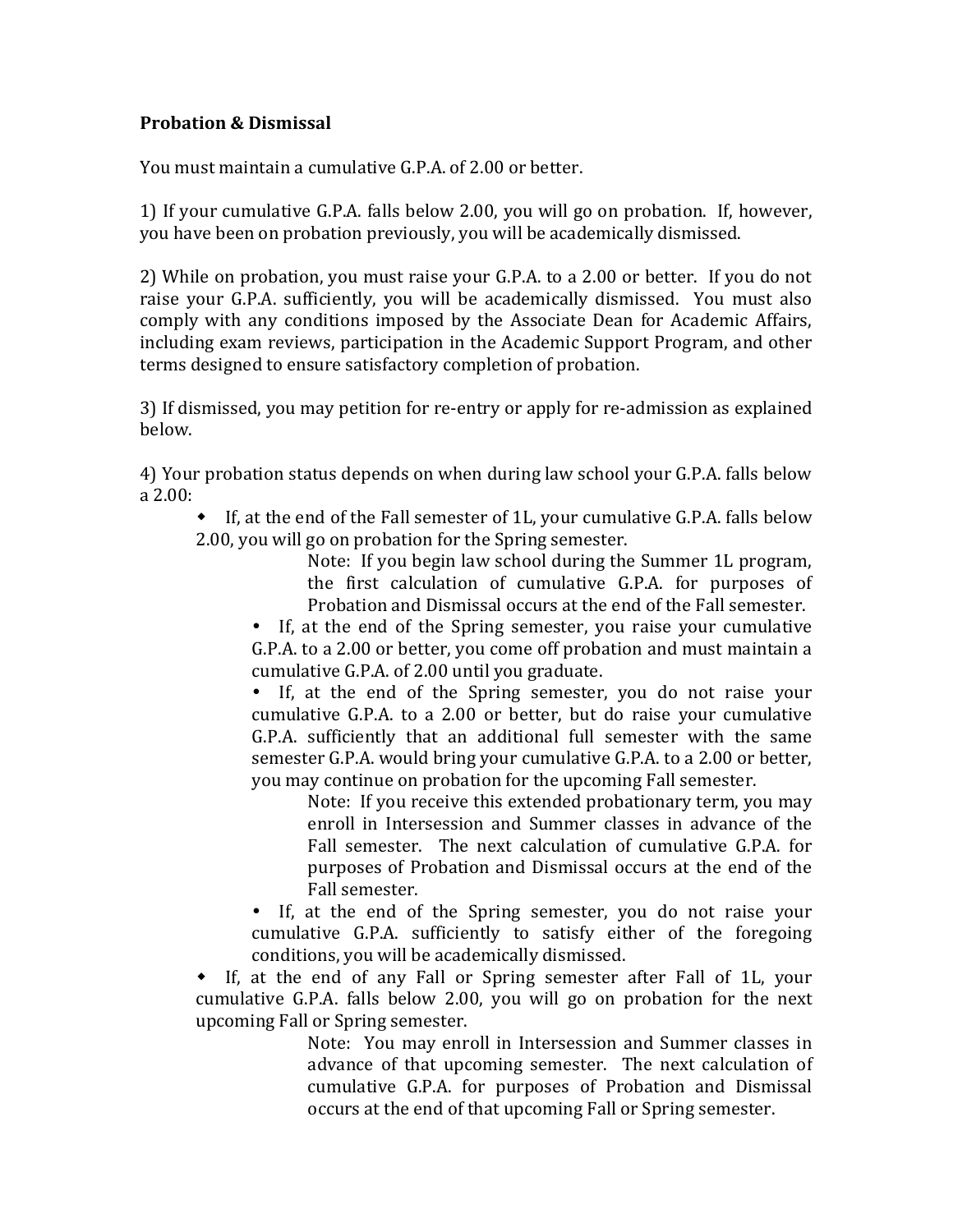If, at the end of that upcoming Fall or Spring semester, you raise your cumulative G.P.A. to a 2.00 or better, you come off probation and must maintain a cumulative G.P.A. of 2.00 until you graduate.

 If, during that upcoming Fall or Spring semester, you do not raise your cumulative G.P.A. to a 2.00 or better, you will be academically dismissed.

## **Petition for Re-Entry**

If you are academically dismissed, you may petition for re-entry and request one additional probationary Fall or Spring semester.

1) To petition for re-entry, you must submit a written request and, if appropriate, supporting materials to the Associate Dean for Academic Affairs within 14 days of your notice of academic dismissal.

2) In that petition you must demonstrate just cause for re-entry. To establish just cause, you must: (A) explain the circumstances that produced your unsatisfactory performance; (B) explain how those circumstances do not indicate either a lack of effort or lack of ability to complete law school; (C) explain the steps you have taken to remedy those circumstances, (or explain that those circumstances no longer exist and will not recur); (D) explain why the foregoing explanations establish a substantial likelihood that you will complete law school; and (E) explain, if applicable, the extent of your participation in the Academic Support Program while on probation.

3) You will receive a preliminary ruling on the petition as soon as feasible from the Associate Dean for Academic Affairs, who will consult, as appropriate, with the Assistant Dean for Student Affairs, the Director of Academic Support Programs, faculty, and other law school staff.

- The Associate Dean for Academic Affairs will grant your petition upon a sufficient showing of just cause as explained above.
	- Note: You may enroll in Intersession and Summer classes in advance of the additional probationary semester.
- The Associate Dean may impose conditions as part of the decision to grant your petition.
- The Associate Dean may request additional information from you or others before ruling on the petition.

4) The Associate Dean for Academic Affairs will circulate the preliminary ruling to the faculty. If four faculty members object to the ruling within five business days, the matter will go before a committee designated by the faculty which will issue a final decision as soon as feasible. If the faculty does not designate such a committee, the matter will go before the full faculty, either at a faculty meeting during the traditional academic year or during a specially called faculty meeting. The